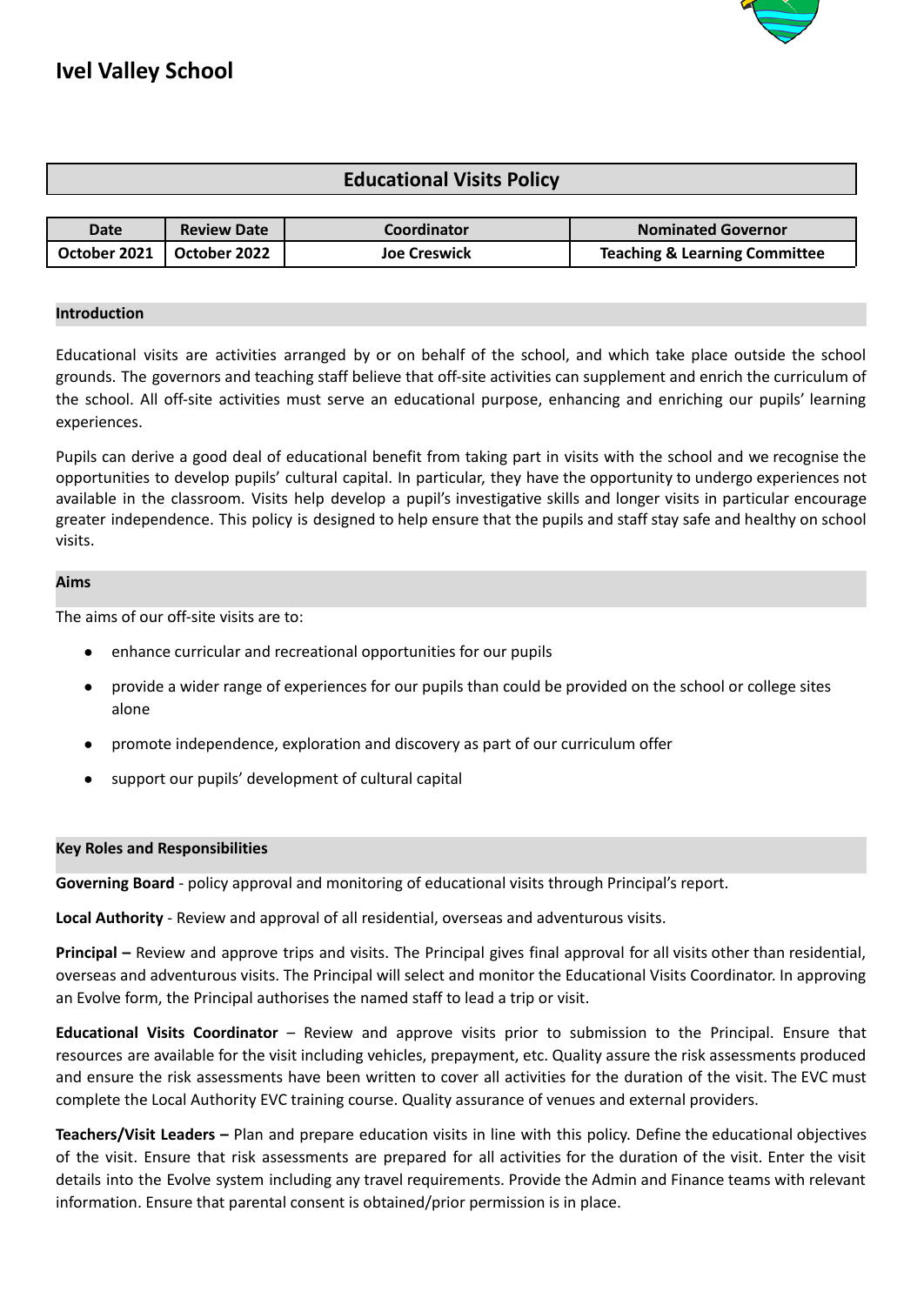

**Teaching Assistants –** Support the teacher to prepare and lead educational visits. Duties may include ensuring that all changing materials are packed and driving vehicles (subject to appropriate licences and checks).

**Finance Team and Admin Team –** Support the teacher to plan and organise visits including the use of vehicles, managing payments and returned permission forms from parents/carers.

#### **Training**

No visits will be approved unless they are led by suitably trained and/or qualified people. The EVC and the Principal will satisfy themselves that staff leading visits are competent to lead the visit and activity.

Where third party providers are used, the EVC, Principal, school staff and LA should be satisfied and seek assurances that activities are led by appropriately trained/qualified and competent individuals.

#### **Risk Assessments**

An accurate understanding of risk is key to ensuring safe, successful visits. The welfare of pupils, staff and volunteers is always paramount. Ivel Valley School recognises that no educational visit is without risk, however, the benefits of the visit must outweigh the risk.

Visit leaders will carefully consider *all* activities for the duration of their educational visit. Thorough risk assessments *must* be produced for all activities that pupils, staff and volunteers may undertake. Visit leaders will seek to minimise risk and reduce it to acceptable levels. A risk assessment format is provided by the school, if this is not suitable for the activity, the visit leader will contact the EVC. The appropriateness and effectiveness of risk control/mitigation measures will be evaluated and quality assured by the EVC and the Principal.

Generic risk assessments are available for some regular activities such as travel on the school minibuses and swimming at the local pool. These generic risk assessments will be reviewed by the visit leader whenever they are used. Adaptations will be made to generic risk assessments where necessary.

The visit leader will maintain an overview of the risk associated with visits during the visit itself. This 'dynamic risk assessment' should happen throughout the visit.

Staff have a responsibility to raise any concerns about safety of visit participants with the visit lead immediately. They should telephone the visit emergency contact or school office if they feel that their concerns are not being dealt with appropriately.

#### **Volunteers**

Ivel Valley School has a high staff to pupil ratio so volunteers are rarely required for educational visits. However, where volunteers are required for a visit the visit leader, EVC and Principal will ensure that the volunteer is suitable to work with vulnerable children and young people in line with the school safeguarding policy.

Visit leaders will not allow volunteers to engage in regulated activity when on educational visits.

#### **Behaviour Expectations for Pupils, Staff and Volunteers**

The welfare of pupils, staff and volunteers is paramount. Good behaviour and proactive positive behaviour support ensure that educational visits are safe and successful. If behaviour of pupils falls short of the school's behaviour policy or behaviour support measures prove ineffective, the pupil will be returned to school to ensure their safety and the safety of others.

If a member of staff or volunteer breaks the staff code of conduct, the visit leader will contact a member of the senior leadership team immediately.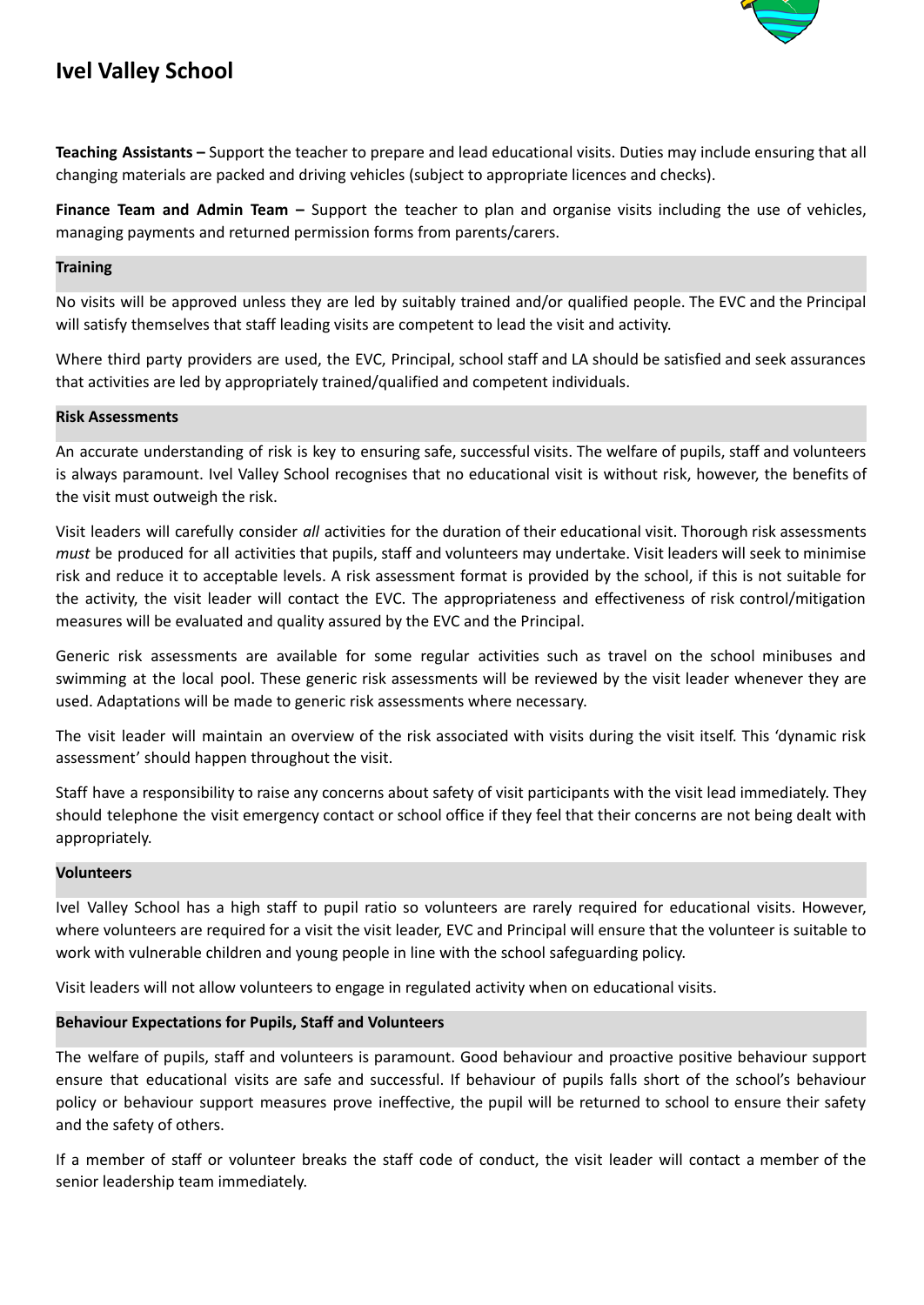

School staff and volunteers are *not* permitted to consume any alcohol whilst on educational visits including during residential visits.

Ivel Valley School recognises that all pupils should be allowed the opportunity to engage in age appropriate activities. College students over the age of 18 are therefore permitted to purchase alcohol with the agreement of school staff and their parent/carers whilst on a residential visit. However, this must be in moderation and the school reserves the right to prevent adult students purchasing alcohol at any time on a residential visit. Students who purchase or consume alcohol without the express permission of their parents/carers and the visit leader will be sent home immediately.

#### **Inclusion and Equal Opportunities**

Ivel Valley School is committed to equal opportunities and supporting all pupils to access educational visits. No pupil, member of staff or volunteer will be prevented from participating in an education visit due to a protected characteristic as defined by the Equality Act 2010.

All educational visits are evaluated for accessibility and inclusion. If a trip is not inclusive it will not go ahead.

#### **Charging and Insurance**

Charging for educational visits will be carried out in line with the school's Charging and Remissions Policy, available on the school website.

Insurance is provided through the Local Authority and by individual providers where relevant. Proof of appropriate insurance is required from external providers where necessary. A copy of providers' insurance certificates will be uploaded to the Evolve system by the visit leader.

#### **Field File and Nominal Role**

All visit leaders will complete the field file as outlined in appendix four. This will be taken on the visit. Staff must be informed of the location of this field file.

All visit leaders will complete the nominal role as set out in appendix five. A copy of this will be left with the school or college office on departure and retrieved on return. The visit leader will keep the nominal role safely and securely at all times and maintain confidentiality in line with the school GDPR policy.

Visit leaders will also ensure that they have a copy of Appendix 2 'Emergency Card' when leading trips and visits. This card will be used in the event of an emergency.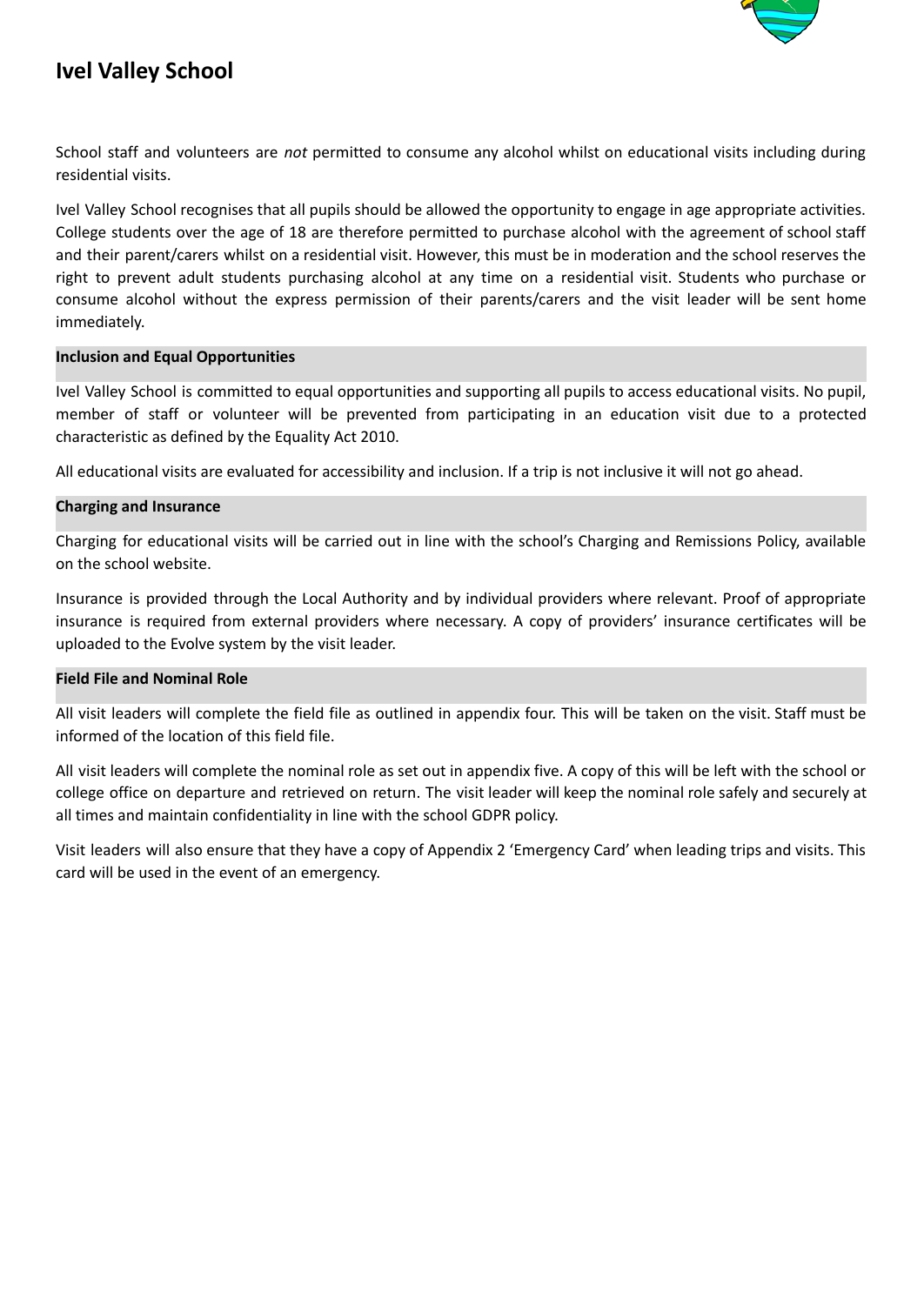

#### **Appendix One – Procedures and Key Personnel**

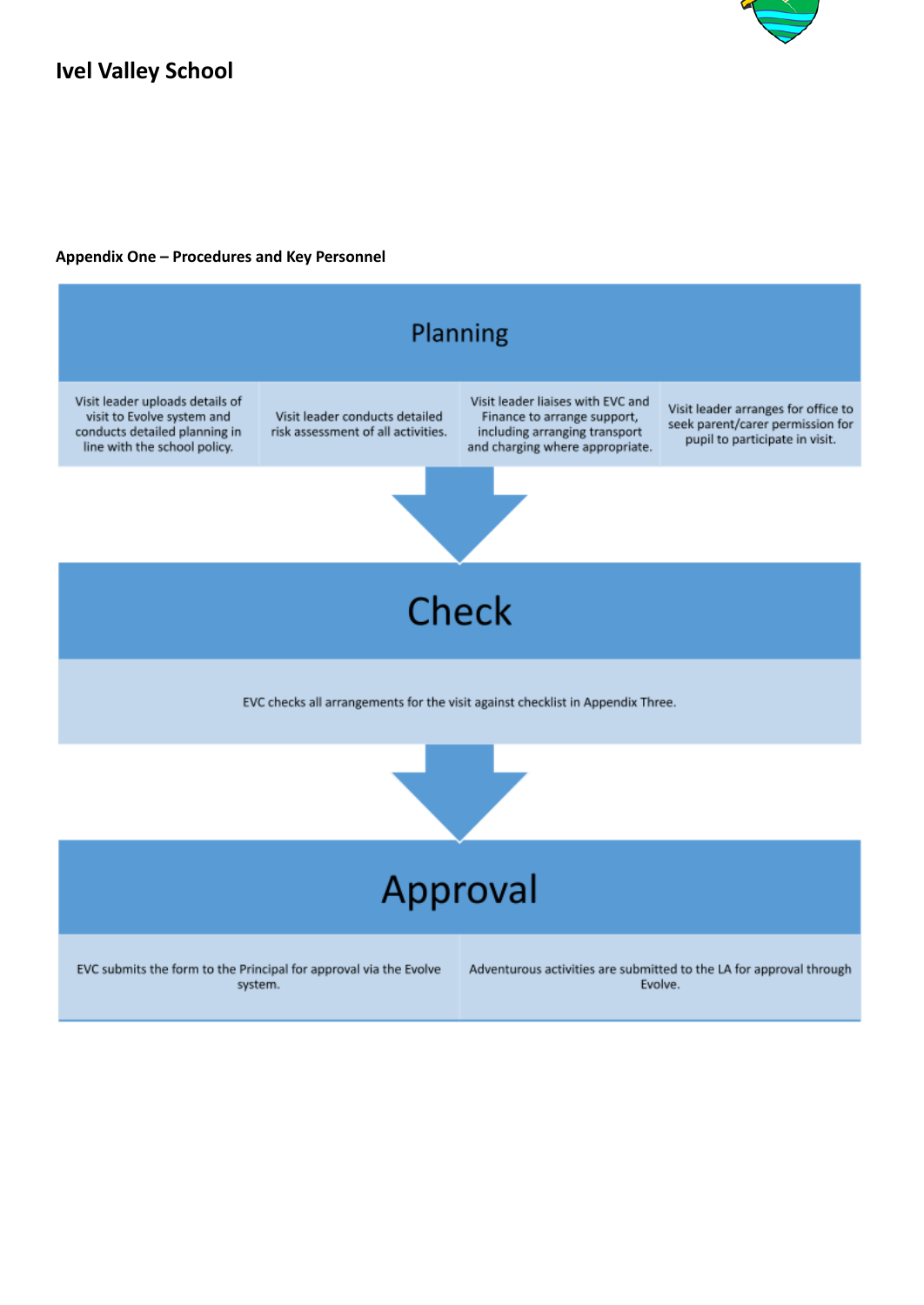

#### **Appendix Two – Emergency Card (Visit Leader)**

#### **This 'card' must remain with the Visit Leader at all times**

In the event of an incident or accident that does not involve serious injury or fatality, and/or is not likely to attract media **attention**, the Visit Leader should seek advice from the school emergency contact(s). This should normally include a member of staff on the Senior Management of the school.

In the event of an incident that does involve serious injury or fatality, and/or is likely to attract media attention, the Visit Leader should adopt the following protocol:

- 1 Assess the situation
- 2 Safeguard uninjured members of the group (including self)
- 3 Attend to the casualties (if applicable)
- 4 Call emergency services (999 or appropriate local number if abroad), if appropriate

Then:

- Contact the School Emergency Contact (see below) and seek further advice. The School Emergency Contact will request the help of the Duty Emergency Planning Officer **(DEPO)**,- or you may do this yourself directly (see below)
- Contact the British Consulate / Embassy if abroad
- If practicable, delegate party leadership to the Deputy Leader, in order that you can be contactable at all times, and to enable you to coordinate all necessary actions
- Seek further and full details of the incident, how and why it happened so far as can be established at this stage
- Maintain a detailed written log of all actions taken and conversations held, together with a timescale
- Prevent group members from using telephones or mobiles, or going on-line until such time as this has been agreed by the LA
- Refer all press, media, parental, or other enquiries to the Central Bedfordshire Council Press Office on **0300 300 8701 or 07825 034787 outside of office hours**

If you are unable to make contact with the School Emergency Contact(s), phone the Duty Emergency Planning Team on:

#### **07964 111942**

**Can I speak to the Duty emergency Planning Officer (DEPO) or Central Bedfordshire Council?** This is <your name> from Ivel Valley School. This is an emergency, my phone number is <give a number you can be immediately contacted back on>. I am requesting help from the DEPO. Give brief details of the incident.

- The DEPO will immediately contact a Senior Education Officer, and support will be mobilised. Depending on the severity of the incident the Call Centre may call you back to reassure you that your initial call is being acted upon
- If after 30 minutes you have no response from anyone to your initial call please phone again

| Important Phone numbers         |                               |  |  |  |
|---------------------------------|-------------------------------|--|--|--|
| <b>School Emergency Contact</b> | As listed on the nominal role |  |  |  |
| CBC Emergency Contact No.       | 07964 111942                  |  |  |  |
| <b>CBC Visits Co-ordinator</b>  | 0300 300 6052                 |  |  |  |
| <b>CBC Press Office</b>         | 0300 300 8701                 |  |  |  |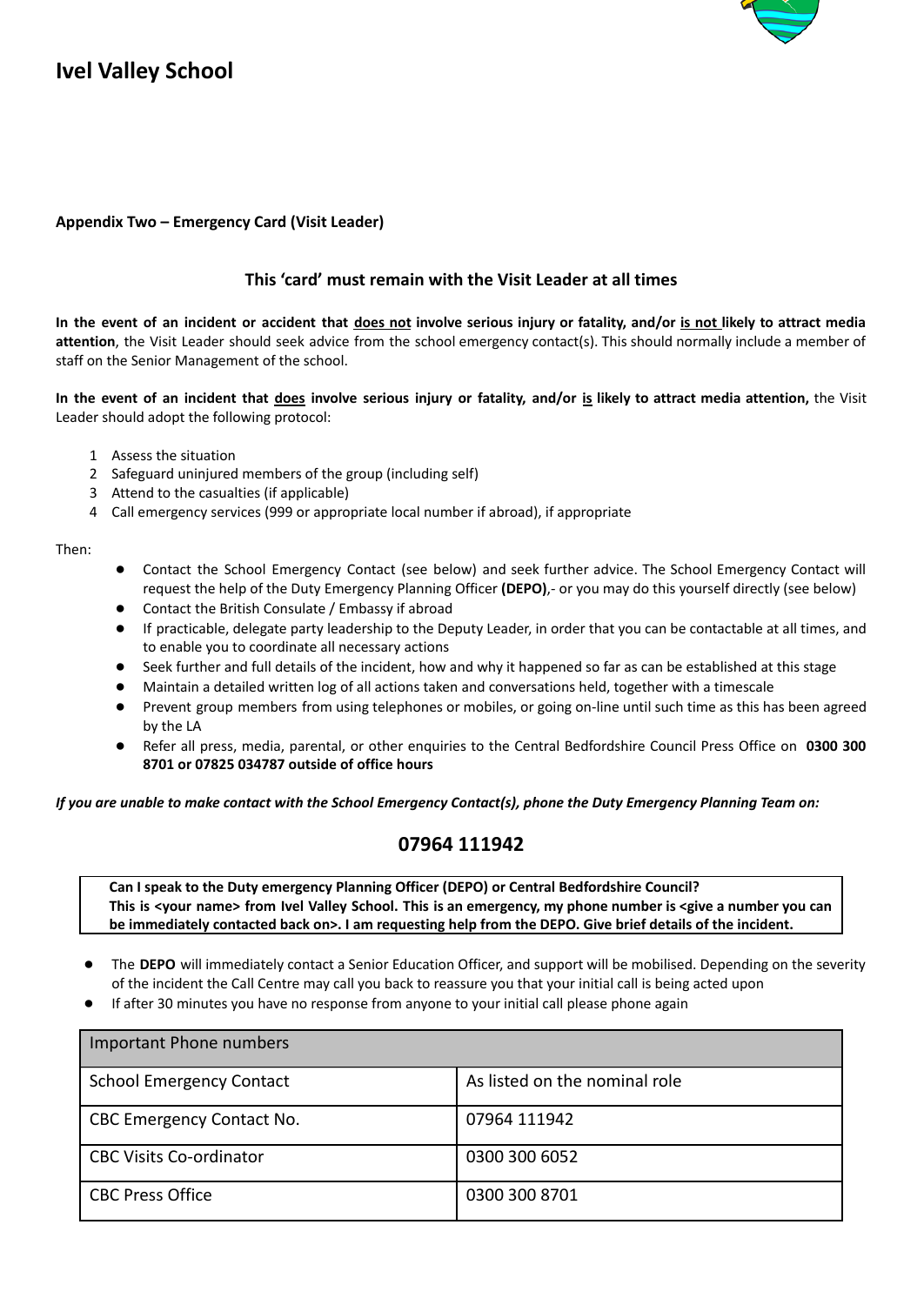

#### **Appendix Three – EVC checklist**

|                | All visits                                                                                                                                                                     |  |
|----------------|--------------------------------------------------------------------------------------------------------------------------------------------------------------------------------|--|
| $\mathbf{1}$   | Adhere to guidance; CBC Educational Visits and Journeys, Policy Document,<br>Regulations and Guidance and your Ivel Valley policy                                              |  |
| $\overline{2}$ | Set clear objectives for the visit or journey                                                                                                                                  |  |
| 3              | Seek EVC approval before informing young people and parents or making a financial<br>commitment                                                                                |  |
| 4              | Consider insurance arrangements                                                                                                                                                |  |
| 5              | Identify competent adult supervisors                                                                                                                                           |  |
| 6              | Ensure appropriate staff to young people ratios are met                                                                                                                        |  |
| 7              | Check DBS clearance for adults where appropriate                                                                                                                               |  |
| 8              | Do a preliminary visit where appropriate or seek advice (Appendix B)                                                                                                           |  |
| 9              | Consider the medical, behavioural and special needs of young people                                                                                                            |  |
| 10             | Consider the risk assessment and risk management of the visit (to include First Aid<br>and a Plan B)                                                                           |  |
| 11             | Begin to draw up the itinerary                                                                                                                                                 |  |
| 12             | Confirm bookings of transport, accommodation, etc. in writing and keep all<br>correspondence                                                                                   |  |
| 13             | Consider the financial arrangements (charging policy, contingency funds)                                                                                                       |  |
| 14             | Use Parental Consent Form (Appendix F & G) to gain written consent                                                                                                             |  |
| 15             | Consider the communication strategies that will need to be in place                                                                                                            |  |
| 16             | Ensure every member of staff is aware of the Emergency Procedures and contact<br>numbers                                                                                       |  |
| 17             | Complete an Independent Provider's Contract where necessary, and<br>send to provider to complete and sign as early as possible, and before any financial<br>commitment is made |  |
| 18             | Identify the local point of contact and telephone numbers                                                                                                                      |  |
| 19             | Collate all documentation for Field File to include all travel documentation, tickets,<br>bookings etc.                                                                        |  |
|                |                                                                                                                                                                                |  |

Complete Nominal Roll **(Appendix 5)**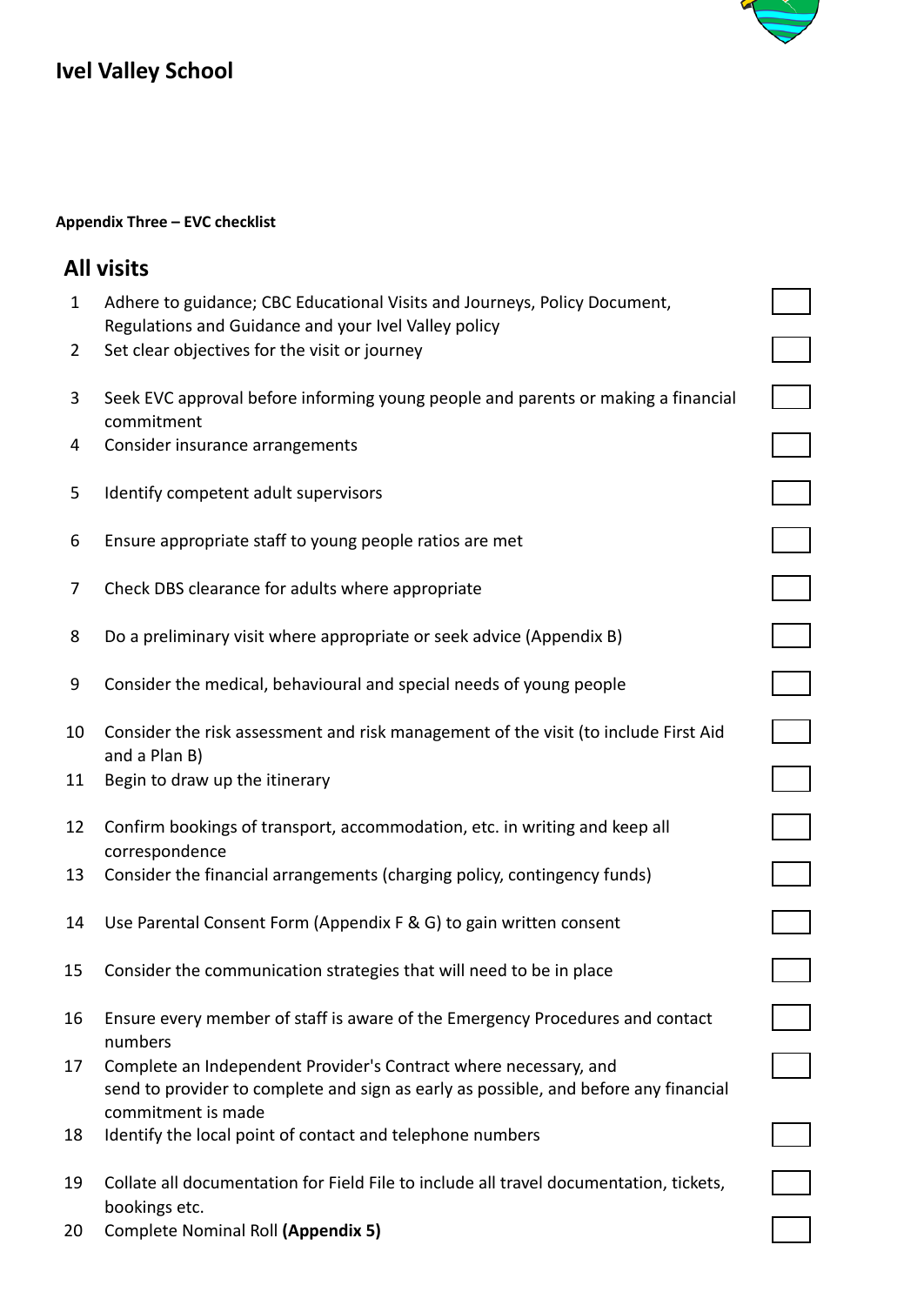

Ξ

### **Ivel Valley School**

- 21 Brief all young people and all accompanying adults, (including partners abroad if required) to ensure they understand their responsibilities
- 22 Hold a final briefing meeting for all staff and young people, e.g. safety information, country code, personal and protective clothing requirements, behaviour etc.
- 23 Report any accident/incident or near miss to the person(s) who approved the visit as soon as possible following the visit

### **Visits involving transport**

- 24 Complete an Evaluation Form on Evolve
- 25 Choose a reputable company
- 26 Discuss and agree the itinerary with the transport company prior to departure
- 27 Refer to the CBC policy Chapter 14 for specific guidance on particular types of transport
- 28 Create specific risk assessments and risk management strategies for transporting young people

### **Overnight and residential visits**

- 29 Ensure DBS clearance for all accompanying adults
- 30 Send out the Parental Information and Consent (PIC) form for completion
- 31 Agree downtime arrangements with all accompanying staff
- 32 Consider any security implications of the accommodation or centre visited
- 33 Complete an Independent Provider's Contract and send to provider to complete and sign as early as possible and before any financial commitment is made
- 34 Consider gender issues for staffing, young people and accommodation
- 35 Complete Daily Medicine Record Sheet as required
- 36 Invite parents and group members to a briefing meeting
- 37 Identify pupils with specific dietary requirements and agree suitable menus with all parties (caterers, parents, visit leader and staff). Ensure caterers are committed to the arrangements and are aware of the possible consequences of deviating from the agreed menu.

### **Adventure activities**

38 Seek LA approval - do this early and before you are committed financially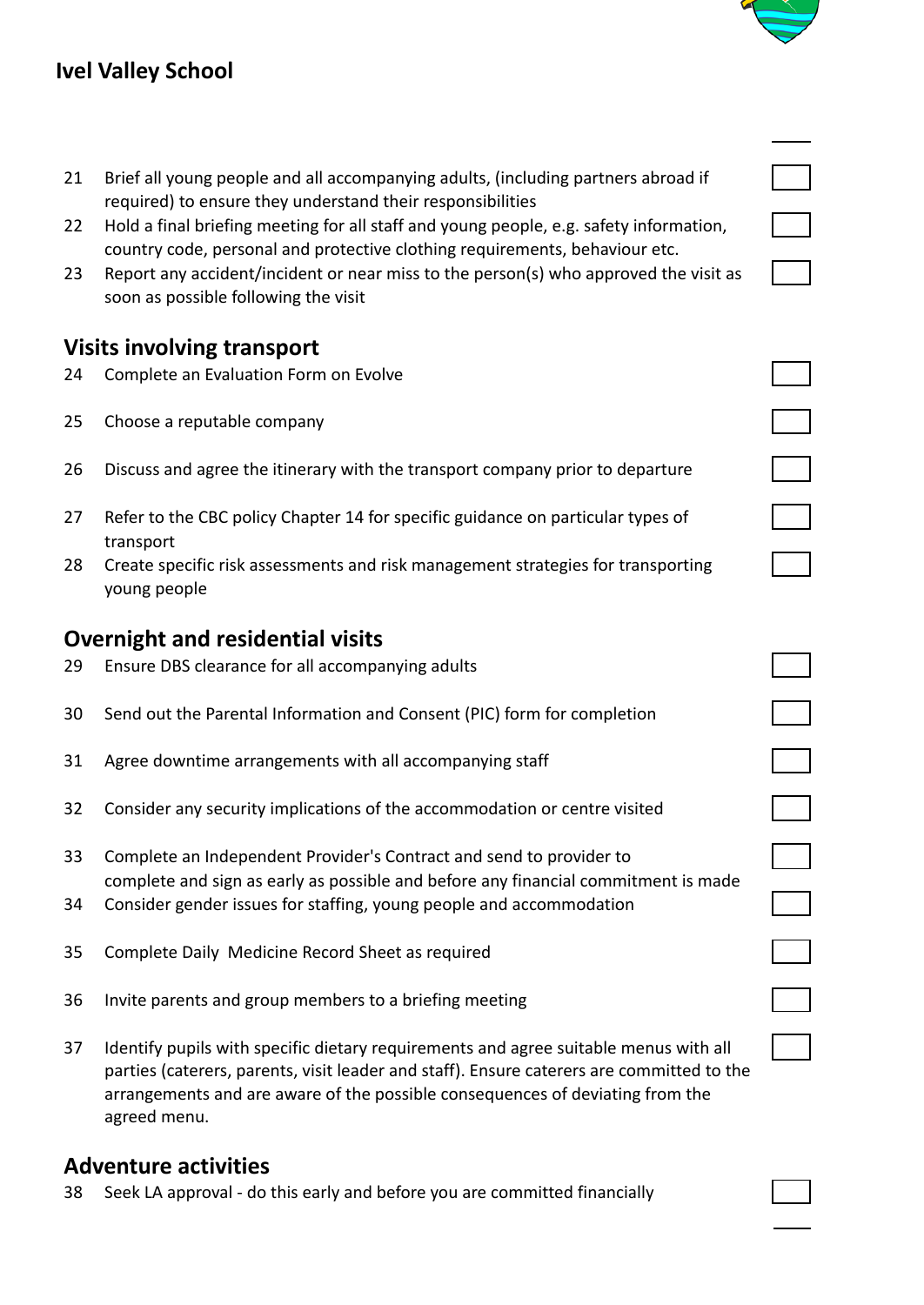

- 39 Check the qualifications of staff and instructors 40 Complete an Independent Provider's Contract and send to provider to complete and sign as early as possible and before any financial commitment is made 41 Use approved centres (AALA) 42 Consider additional insurance **Visits abroad** 43 Seek LA approval - do this early and before you are committed financially complete  $\Box$ IPC if appropriate 44 Consider any special staffing competencies e.g. language 45 Consider passports, visa requirements 46 Consider additional insurance e.g. EHIC within EU 47 Consider the customs and cultures of the places to be visited 48 Ensure correct communication strategies are in place, (with appropriate dialling codes) Ξ 49 Produce identity/contact cards for group members and adult supervisors (in the language of the country to be visited if going abroad **Home stays**
- 50 Consider the special advice given for good practice in Chapter 19 (Overseas Visits)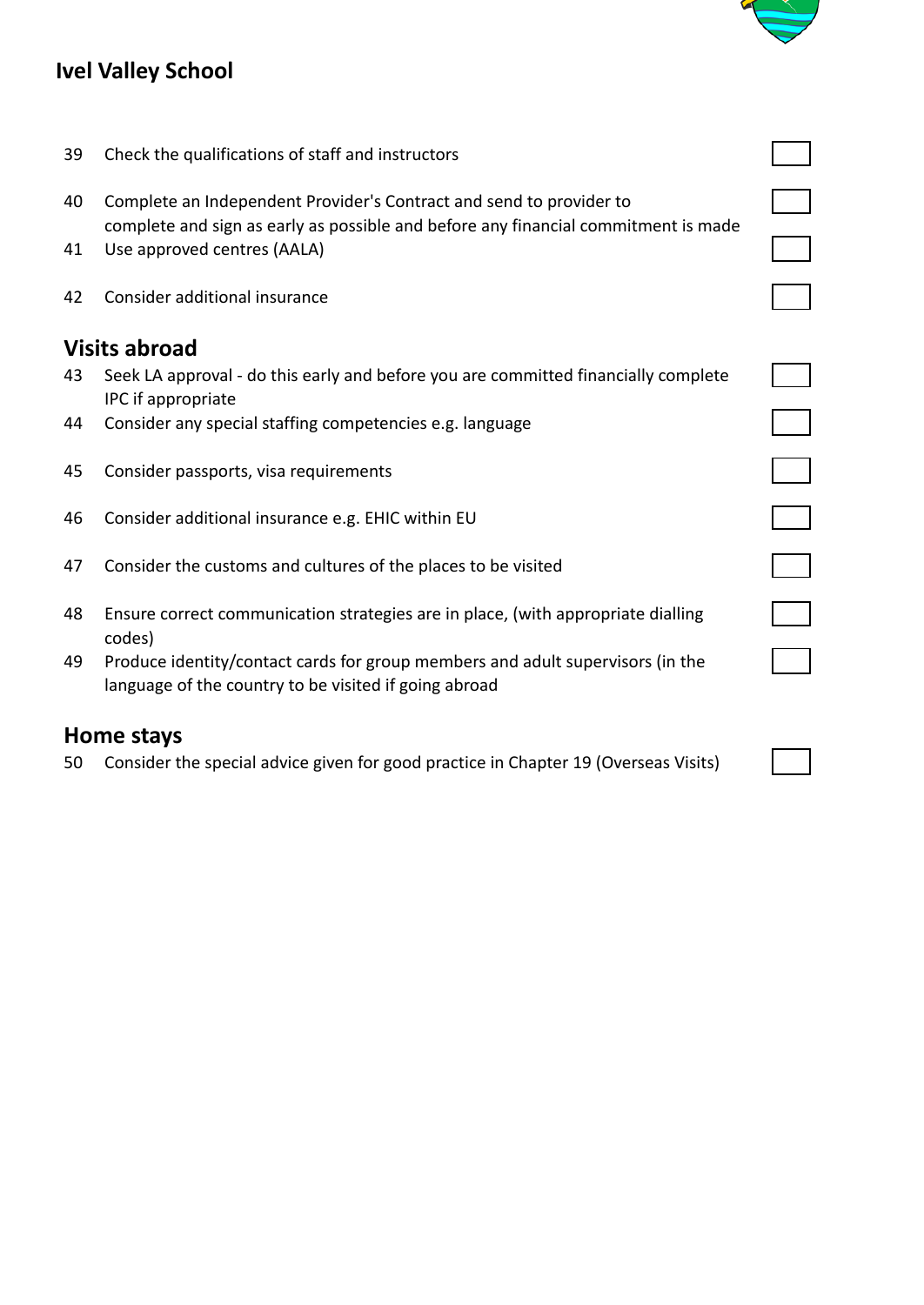

#### **Appendix Four- Field File**

Group leaders must take a copy of the Field File on all Visits and Journeys. It may be necessary to take further copies of elements of the Field File where the group members divide into separate subgroups for particular activities during the visit.

A copy of the Field File must be held by the local point of contact, who can be contacted 24 hours a day by the Group Leader or LA if necessary.

#### **Contents may include the following depending on the nature and complexity of the visit:**

● Central Bedfordshire Council Emergency Procedures and contact telephone numbers **including emergency**

**card.**

- Personal Information and Consent Forms. Used mainly for Visits Abroad and Residential activities or where immediate access to information is not available at the home base, for example, after school office hours
- completed Nominal Roll and group sub-division lists
- local point of contact details
- copies of all risk assessments
- photograph of each member of the group, when necessary
- a copy of contracts and relevant correspondence with independent providers, e.g. transport, accommodation, activity
- a copy of insurance details and telephone numbers, including medical emergency contacts
- Incident/Accident report forms. A copy will be available from your school office.
- the itinerary for the visit
- operating procedures for staff (arising out of risk assessments)
- a copy of passport details for each member of the group
- a copy of the European Health Insurance Card (EHIC) for each member of the group
- contact numbers for the British Embassy or Consulate
- details and contact numbers for all families in home to home exchange visits
- list of numbers of travel documents
- the original vehicle and travel documents, certificates and driving licences when taking a vehicle abroad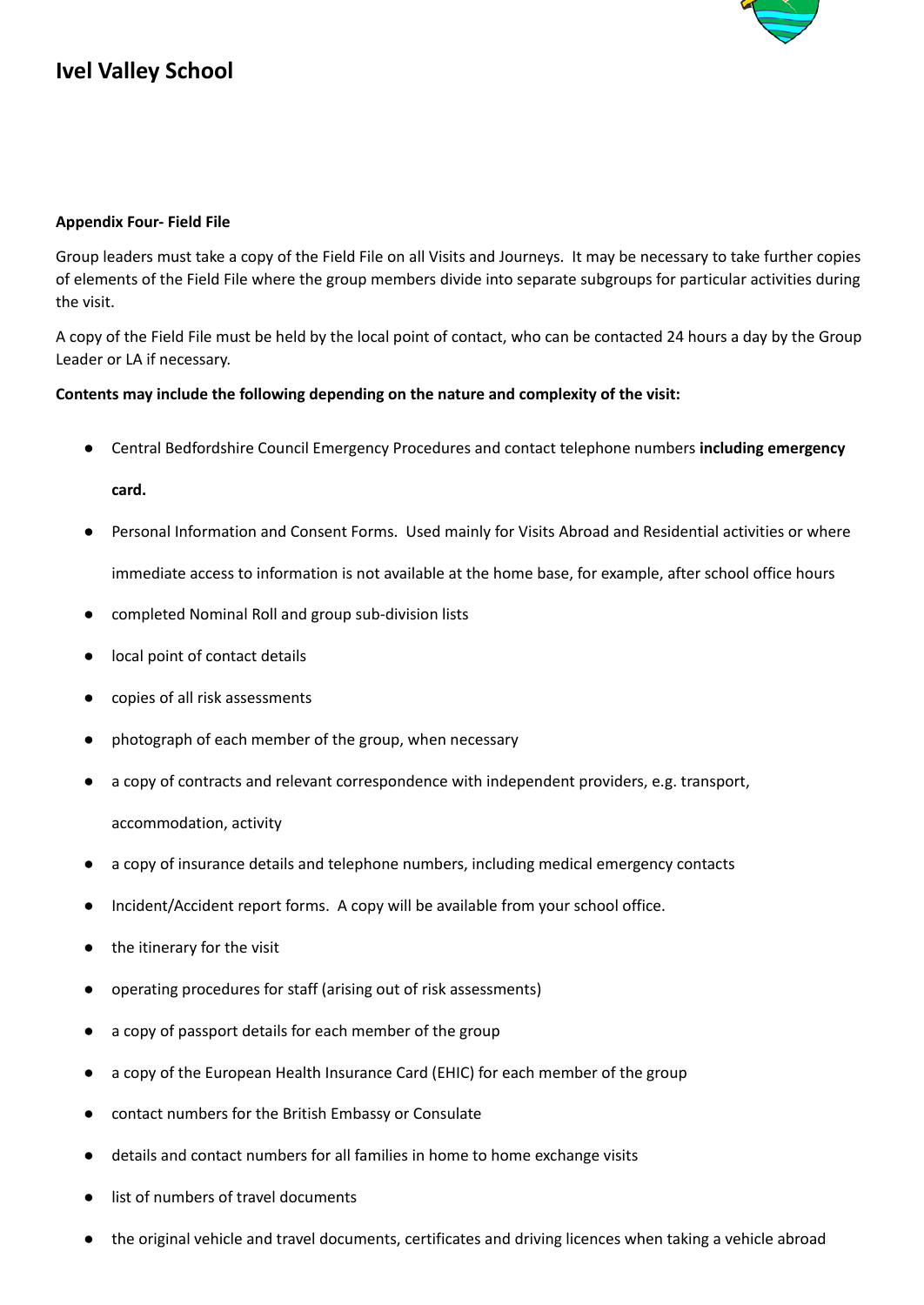

**Appendix Five – Nominal Role**

# **Nominal Roll**

To be completed for all groups involved in Educational Visits or Journeys. One copy of this form to:

- the EVC, Headteacher/Manager and/or local point of contact
- the Field File which will accompany the group

| <b>Name of Group</b>                                |                                   |  |  |  |
|-----------------------------------------------------|-----------------------------------|--|--|--|
| Place of visit, address and telephone number        |                                   |  |  |  |
| Date(s) of visit                                    |                                   |  |  |  |
| <b>Name of Group Leader</b>                         |                                   |  |  |  |
| Group Leader's contact details during the visit     |                                   |  |  |  |
| Total number in group (please see table on reverse) |                                   |  |  |  |
| <b>Supervisors</b>                                  | <b>Group members</b>              |  |  |  |
| Local point of contact                              |                                   |  |  |  |
| <b>Ivel Valley School</b>                           |                                   |  |  |  |
| <b>Hitchmead Road</b>                               |                                   |  |  |  |
| <b>Biggleswade</b>                                  |                                   |  |  |  |
| <b>SG18 ONL</b>                                     |                                   |  |  |  |
| <b>Telephone (Day)</b>                              | <b>Telephone (Evening)</b>        |  |  |  |
| 01767 601010                                        | tbc by visit leader if applicable |  |  |  |